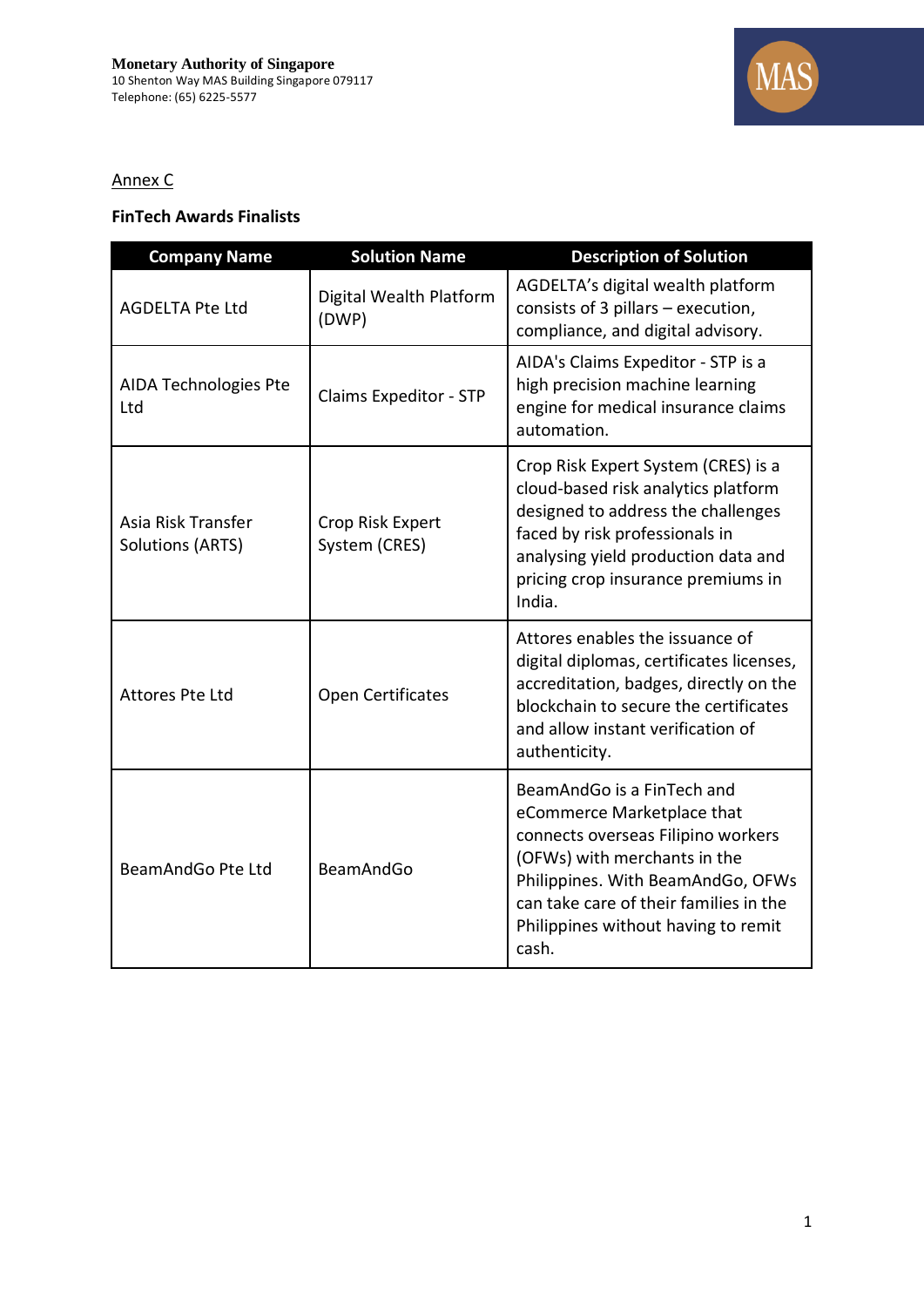

| <b>Blocko</b>     | Lotte Card Blockchain-<br>based Authentication                    | Blocko set up a blockchain-based<br>biometric log-in and payment<br>authorization system for Lotte Card<br>which is one of the largest credit card<br>companies in Korea. A biometric<br>authentication method was<br>implemented so that users'<br>fingerprints could be used as<br>authentication in logging in and<br>conducting transactions through the<br>Lotte nationwide mobile application. |
|-------------------|-------------------------------------------------------------------|------------------------------------------------------------------------------------------------------------------------------------------------------------------------------------------------------------------------------------------------------------------------------------------------------------------------------------------------------------------------------------------------------|
| CashShield        | Vanguard                                                          | Vanguard is an identity management<br>(IDM) solution that is powered by<br>high frequency trading algorithms,<br>combined with real time pattern<br>recognition and passive biometric<br>analytics to secure logins through<br>real-time optimised decisions.                                                                                                                                        |
| Citibank          | <b>Singapore Acquisition</b><br><b>API</b>                        | The Citi Global API Developer Portal<br>enables developers and third-party<br>players to rapidly connect with Citi to<br>develop innovative client solutions.                                                                                                                                                                                                                                        |
| <b>First Data</b> | <b>First Data Universal</b><br><b>Commerce Solution</b><br>(uCom) | Universal Commerce is a personalized<br>experience for enabling commerce<br>from any device and empowers<br>merchants to deliver services via an<br>owned customized app. It includes<br>order-ahead, pay at the pump,<br>loyalty, gift cards, mobile wallets, and<br>fraud management services.                                                                                                     |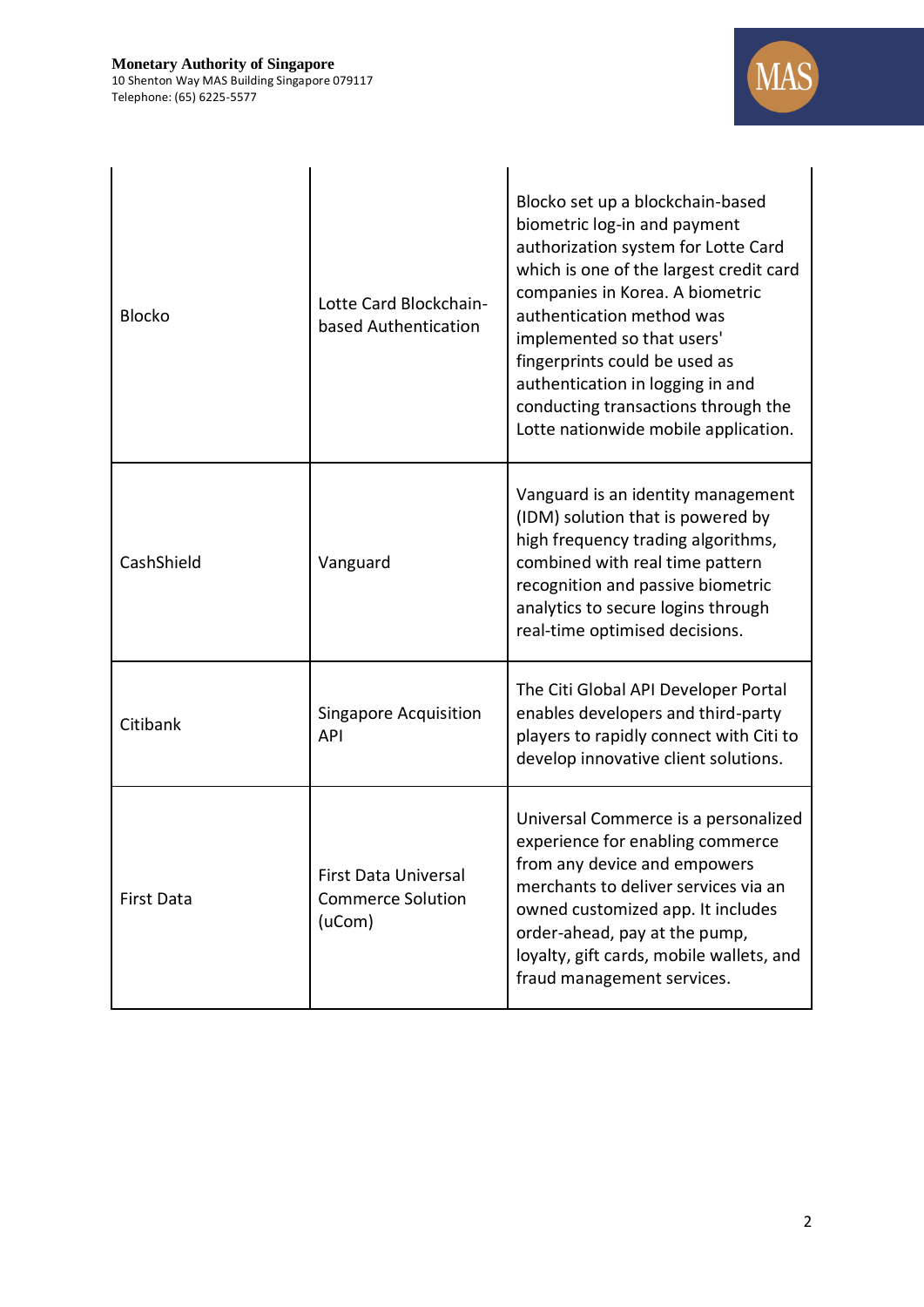

| Flywire                                  | Flywire International<br><b>Payment Solution</b> | Flywire is a leading provider of<br>international payment solutions,<br>connecting businesses and<br>institutions with their customers on<br>six continents. Introduced six years<br>ago as a way for international<br>students to pay their tuition for<br>studies abroad, Flywire is now used<br>by over 1,400 organizations across 20<br>countries around the world. |
|------------------------------------------|--------------------------------------------------|-------------------------------------------------------------------------------------------------------------------------------------------------------------------------------------------------------------------------------------------------------------------------------------------------------------------------------------------------------------------------|
| FOMO Pay Pte Ltd                         | FOMO Pay App                                     | FOMO Pay platform is the one-stop<br><b>QRCode Payment Solution which</b><br>enables merchants to accept a full<br>suite of new payment methods<br>including WeChat Pay, Alipay,<br>NETSPay, and mVISA.                                                                                                                                                                 |
| <b>HDH Capital</b><br>Management Pte Ltd | Mandelbrot Cue                                   | Mandelbrot Cue (M-Cue) curates<br>short audio clips of financial news<br>and investment notes that are<br>focused, relevant and impactful. It is<br>an institutional quality platform<br>where anyone from financial experts<br>to novice traders can learn about,<br>analyze, share and act upon with the<br>greatest ease.                                            |
| HedgeSPA Private<br>Limited              | HedgeSPA Core<br><b>Investment Platform</b>      | HedgeSPA has two product lines: (1)<br>Core investment platform, powered<br>by Artificial Intelligence, Big Data and<br>Cloud Computing. (2) Indices, with<br>one example being the HedgeSPA<br>Focused Asia Pacific Ex-Japan Index,<br>which is performing consistently in<br>excess of 10% annualized return on<br>pure alpha.                                        |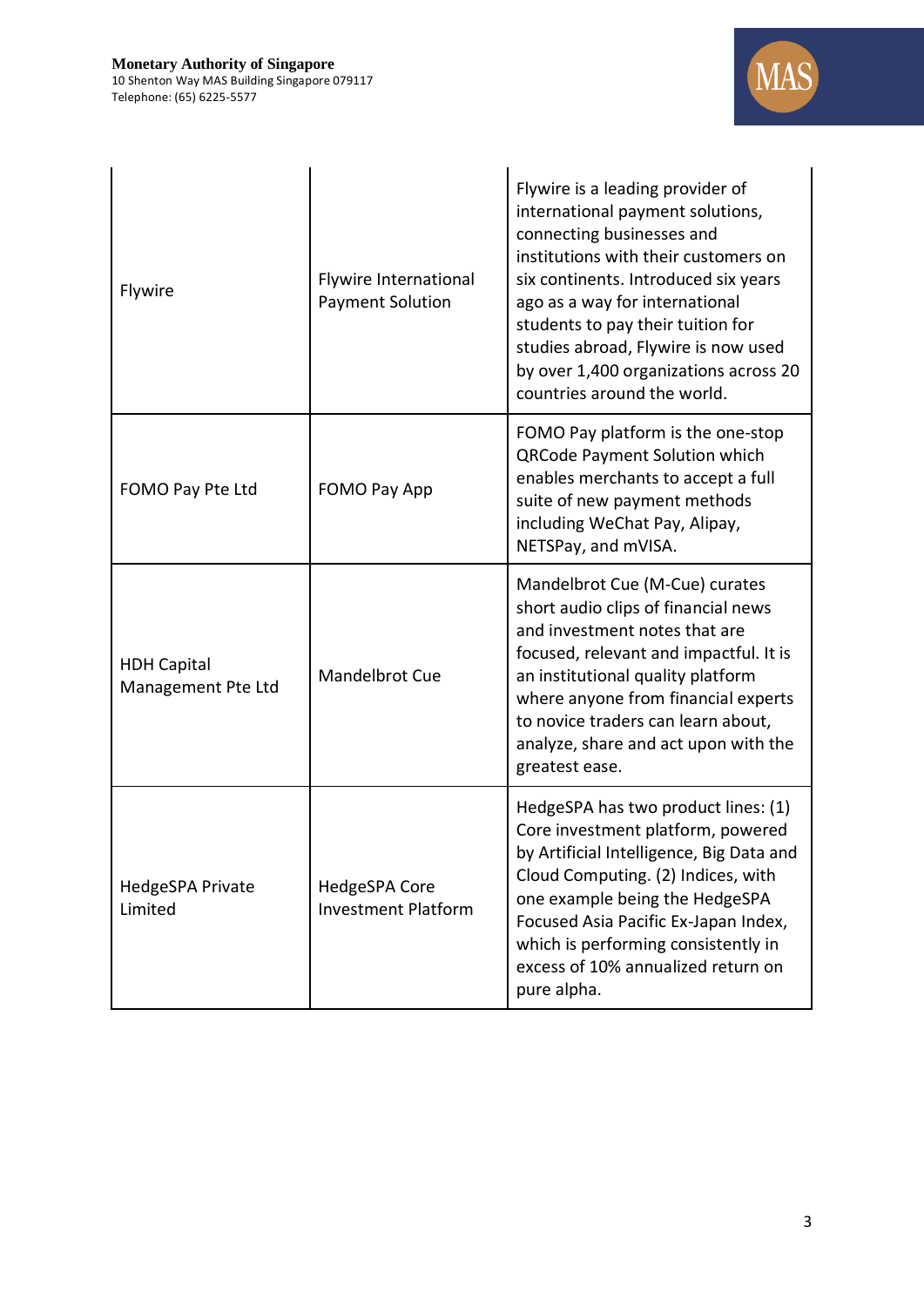

| <b>Hitpay Technologies</b><br>Pte Ltd | HitPay Keyboard                                                                                              | HitPay Payment Keyboard facilitates<br>instant and contextual payments<br>within any communication or social<br>app on a mobile operating system.<br>Chat and pay within apps such as<br>WhatsApp, WeChat, Line, Viber,<br>Facebook Messenger, Gmail and<br>more by using HitPay.                                                                                                                                                 |
|---------------------------------------|--------------------------------------------------------------------------------------------------------------|-----------------------------------------------------------------------------------------------------------------------------------------------------------------------------------------------------------------------------------------------------------------------------------------------------------------------------------------------------------------------------------------------------------------------------------|
| Instarem Pte Ltd                      | InstaReM Payment<br>Solution                                                                                 | Instarem's payment solution offers<br>same day payments to individuals<br>and companies in over 50 countries<br>at the interbank rate. InstaReM is<br>available in 41 countries globally<br>including Singapore, Australia, HK,<br>Canada, US, Europe, India and<br>Malaysia                                                                                                                                                      |
| Mercer (Singapore) Pte<br>Ltd         | Jenneke Chatbot, an<br>internal Chatbot, for<br><b>Employee Health and</b><br><b>Benefits Administration</b> | Mercer's BenefitsAsia (BA2) is a<br>platform that helps organisations<br>manage workplace benefits (e.g.<br>automation of benefits eligibility,<br>elections and enrolment in health<br>insurance). With Jenneke, complex<br>scenarios are clarified within seconds<br>enabling faster turn-around-time.                                                                                                                          |
| mobidoo                               | Sonic Payment Solution                                                                                       | Mobidoo provides SmartSound<br>technology that allows existing<br>payment infrastructure to be utilized<br>enabling contactless payment<br>without requiring extra hardware.<br>Smart Sound was created to connect<br>all devices in the world. The<br>technology, smart sound, contains<br>and transmits information or any<br>content through inaudible sounds<br>enabling connection of things such as<br>POS and smartphones. |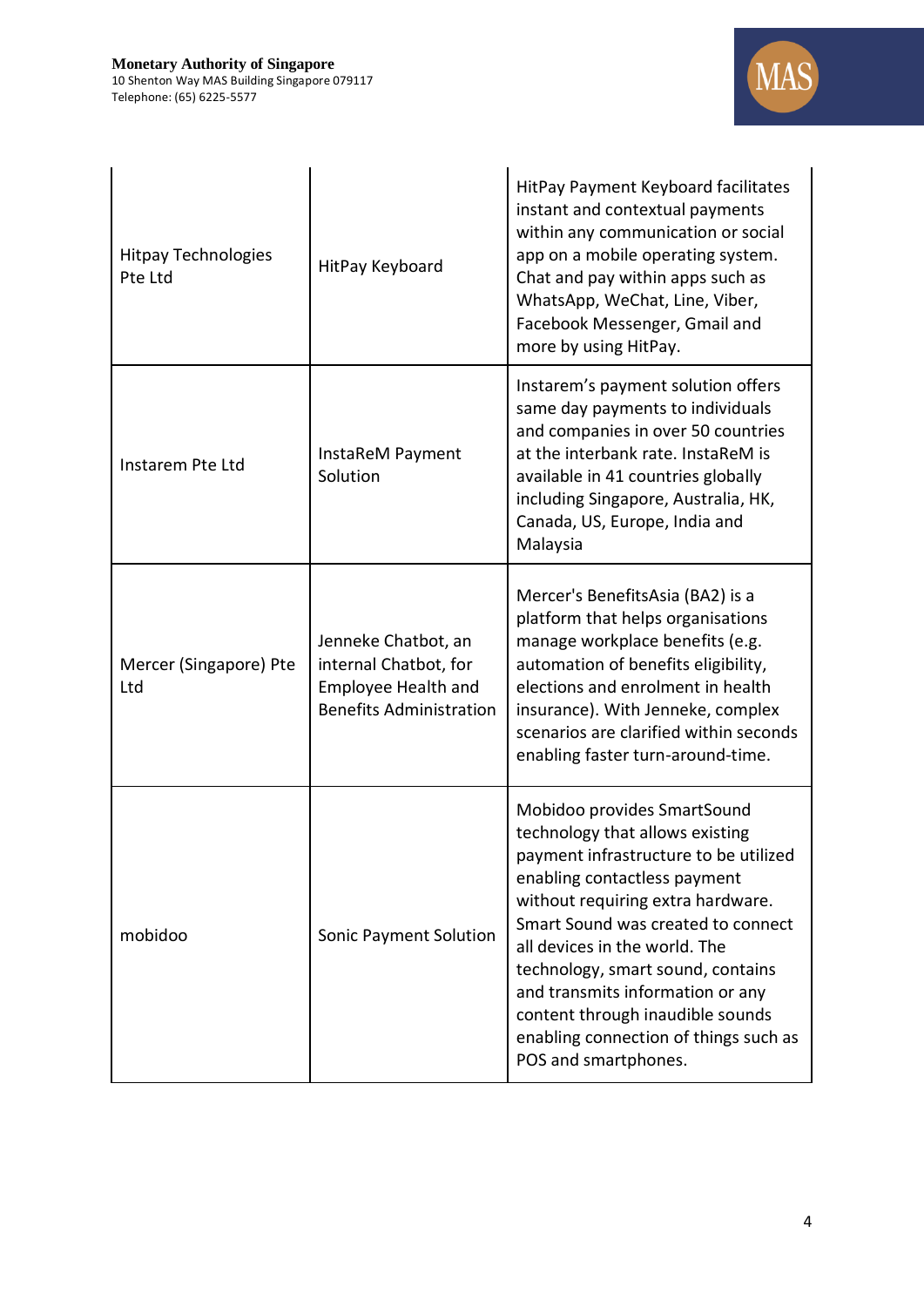

| O2O Technologies Pte<br>Ltd          | Kristal.AI                                                                 | The Kirstal.AI uses Machine Learning<br>(Neural Network) based algorithms to<br>gauge user profiles and match them<br>with appropriate investments. The<br>objective is to deliver intelligent<br>online advisory to every client<br>irrespective of the amount being<br>invested.                                             |
|--------------------------------------|----------------------------------------------------------------------------|--------------------------------------------------------------------------------------------------------------------------------------------------------------------------------------------------------------------------------------------------------------------------------------------------------------------------------|
| <b>Planar Investments Pte</b><br>Ltd | <b>Welnvest Digital</b><br><b>Wealth Solutions</b>                         | Welnvest Digital Wealth Platform<br>enables Banks, Asset Managers and<br>Brokerages to offer their clients, an<br>unbiased, low-cost and personalised<br>Investment journey and options. End<br>Investors can invest towards their<br>financial goals or towards globally<br>curated Themes and Investment<br>strategies.      |
| PortfolioQuest                       | PortfolioQuest                                                             | PortfolioQuest is a simulation-based<br>virtual training environment that is<br>configurable for every level across all<br>functional areas of consumer, retail<br>and P2P lending. Competitions,<br>leaderboards, and progress metrics<br>provide feedback on players' financial<br>success and drive learning<br>engagement. |
| Signzy                               | <b>Remote Digital Current</b><br><b>Account Opening for</b><br><b>SMEs</b> | Signzy uses Artificial Intelligence (AI)<br>and data verification APIs to process<br>the opening of corporate current<br>accounts in real-time.                                                                                                                                                                                |
| Silent Eight Pte Ltd                 | Silent Eight                                                               | Silent Eight reduces the volume of<br>false positive alerts in the AML<br>transaction monitoring process.                                                                                                                                                                                                                      |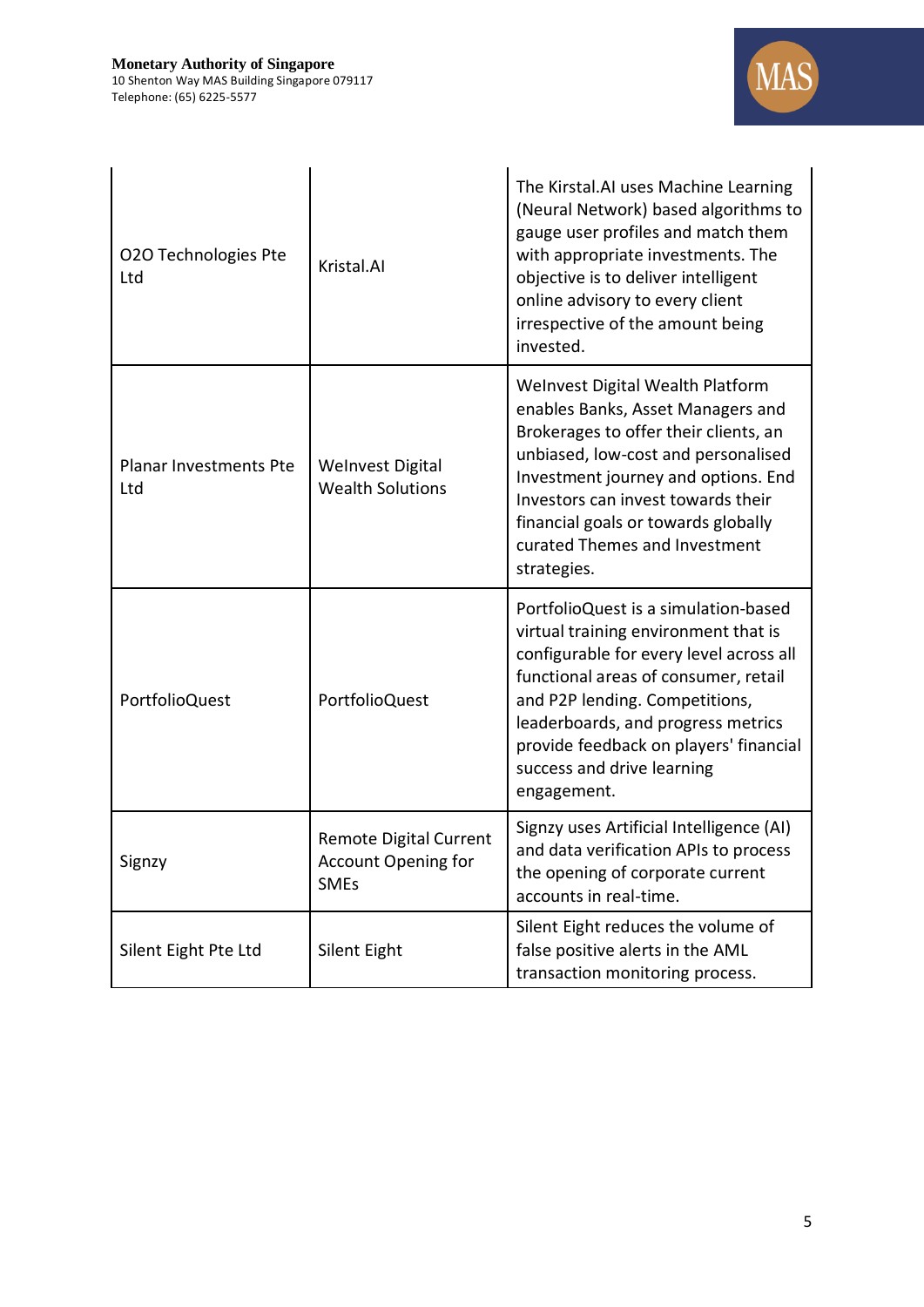

| Singapore Life Pte Ltd                                     | Digital Insurance  | Singapore Life provides a fully digital<br>purchasing experience for retail<br>customers, enabling them to<br>purchase and own a life insurance<br>policy in a matter of minutes. The<br>customer-centric digital solution aims<br>to fill a gap in the market, catering to<br>customers who are looking for<br>adequate protection with minimal<br>complexity - either on their own, or<br>through an advisor. |
|------------------------------------------------------------|--------------------|-----------------------------------------------------------------------------------------------------------------------------------------------------------------------------------------------------------------------------------------------------------------------------------------------------------------------------------------------------------------------------------------------------------------|
| SingX Pte Ltd                                              | SingX              | SingX offers a cheaper, faster and<br>more convenient solution to make<br>cross-border payments.                                                                                                                                                                                                                                                                                                                |
| Spark Systems Pte Ltd                                      | Spark FX           | Spark uses the latest technology to<br>improve the user experience in<br>trading and execution. Through a<br>stable, fast and resilient platform<br>Spark also provides analytics to the<br>user to capitalise their liquidity and<br>trading history.                                                                                                                                                          |
| Symphony<br>Communication<br>Services Singapore Pte<br>Ltd | Symphony           | Symphony is the cloud-based<br>messaging and collaboration platform<br>that connects markets, organizations<br>and individuals securely.                                                                                                                                                                                                                                                                        |
| The Association of<br><b>Banks in Singapore</b>            | PayNow             | PayNow is an enhanced funds<br>transfer service that lets customers of<br>7 participating banks to send and<br>receive Singapore Dollar funds almost<br>instantly from one bank to another<br>through FAST just by using the<br>recipient's mobile number or<br>Singapore NRIC/FIN.                                                                                                                             |
| <b>United Overseas Bank</b>                                | Telco Insights POC | <b>UOB Business Banking partnered with</b><br>DataSpark, a wholly-owned<br>subsidiary of Singtel, to evaluate the<br>use of Telco data as an early default<br>indicator for its lending portfolio.                                                                                                                                                                                                              |